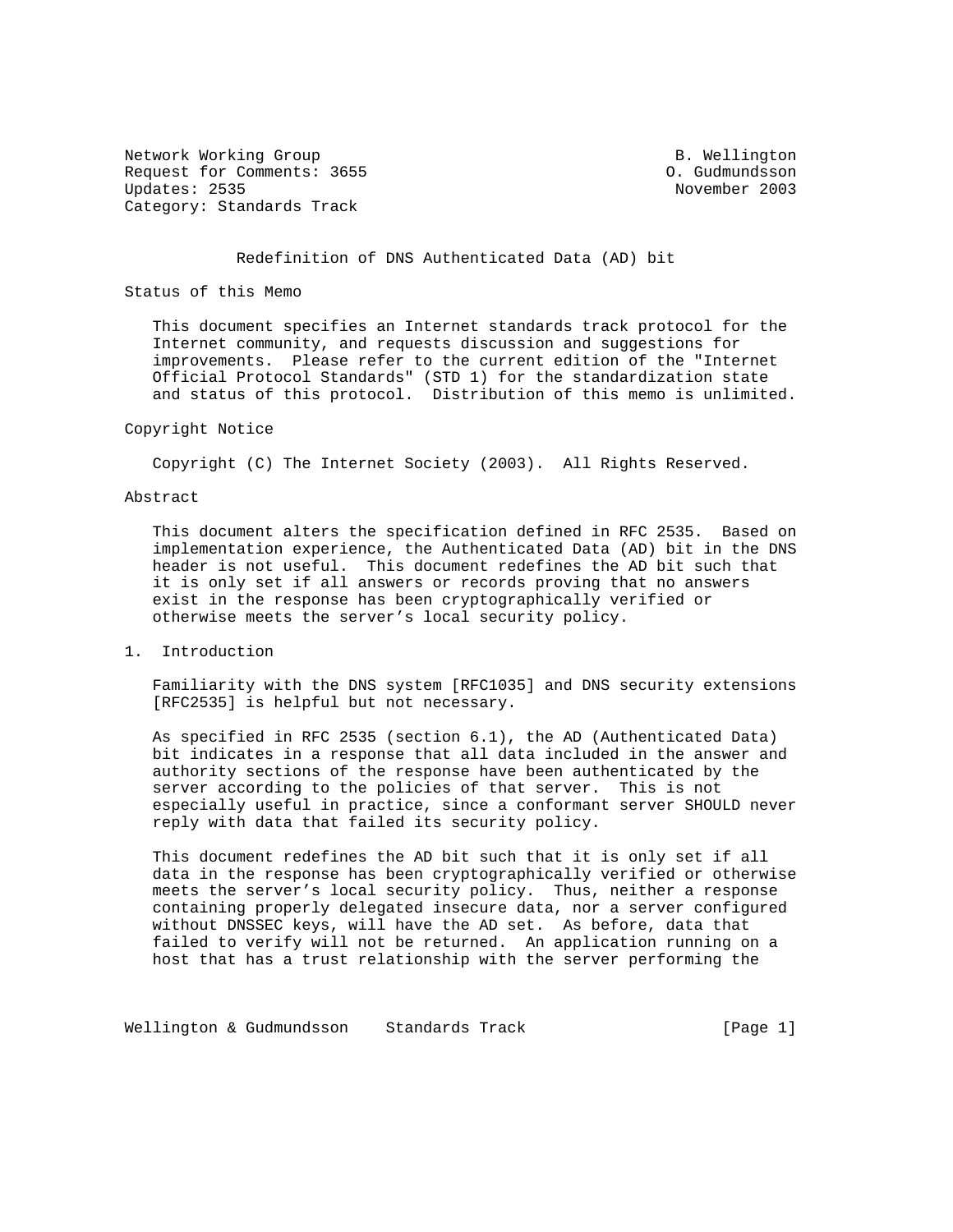recursive query can now use the value of the AD bit to determine whether the data is secure.

1.1. Motivation

 A full DNSSEC capable resolver called directly from an application can return to the application the security status of the RRsets in the answer. However, most applications use a limited stub resolver that relies on an external recursive name server which incorporates a full resolver. The recursive nameserver can use the AD bit in a response to indicate the security status of the data in the answer, and the local resolver can pass this information to the application. The application in this context can be either a human using a DNS tool or a software application.

 The AD bit SHOULD be used by the local resolver if and only if it has been explicitly configured to trust the remote resolver. The AD bit SHOULD be ignored when the recursive name server is not trusted.

 An alternate solution would be to embed a full DNSSEC resolver into every application, but this has several disadvantages.

- DNSSEC validation is both CPU and network intensive, and caching SHOULD be used whenever possible.
- DNSSEC requires non-trivial configuration the root key must be configured, as well as keys for any "islands of security" that will exist until DNSSEC is fully deployed. The number of configuration points should be minimized.

# 1.2. Requirements

 The key words "MAY", "MAY NOT" "MUST", "MUST NOT", "SHOULD", "SHOULD NOT", "RECOMMENDED", in this document are to be interpreted as described in BCP 14, RFC 2119 [RFC2119].

1.3. Updated documents and sections

The definition of the AD bit in RFC 2535, Section 6.1, is changed.

2. Setting of AD bit

 The presence of the CD (Checking Disabled) bit in a query does not affect the setting of the AD bit in the response. If the CD bit is set, the server will not perform checking, but SHOULD still set the AD bit if the data has already been cryptographically verified or

Wellington & Gudmundsson Standards Track [Page 2]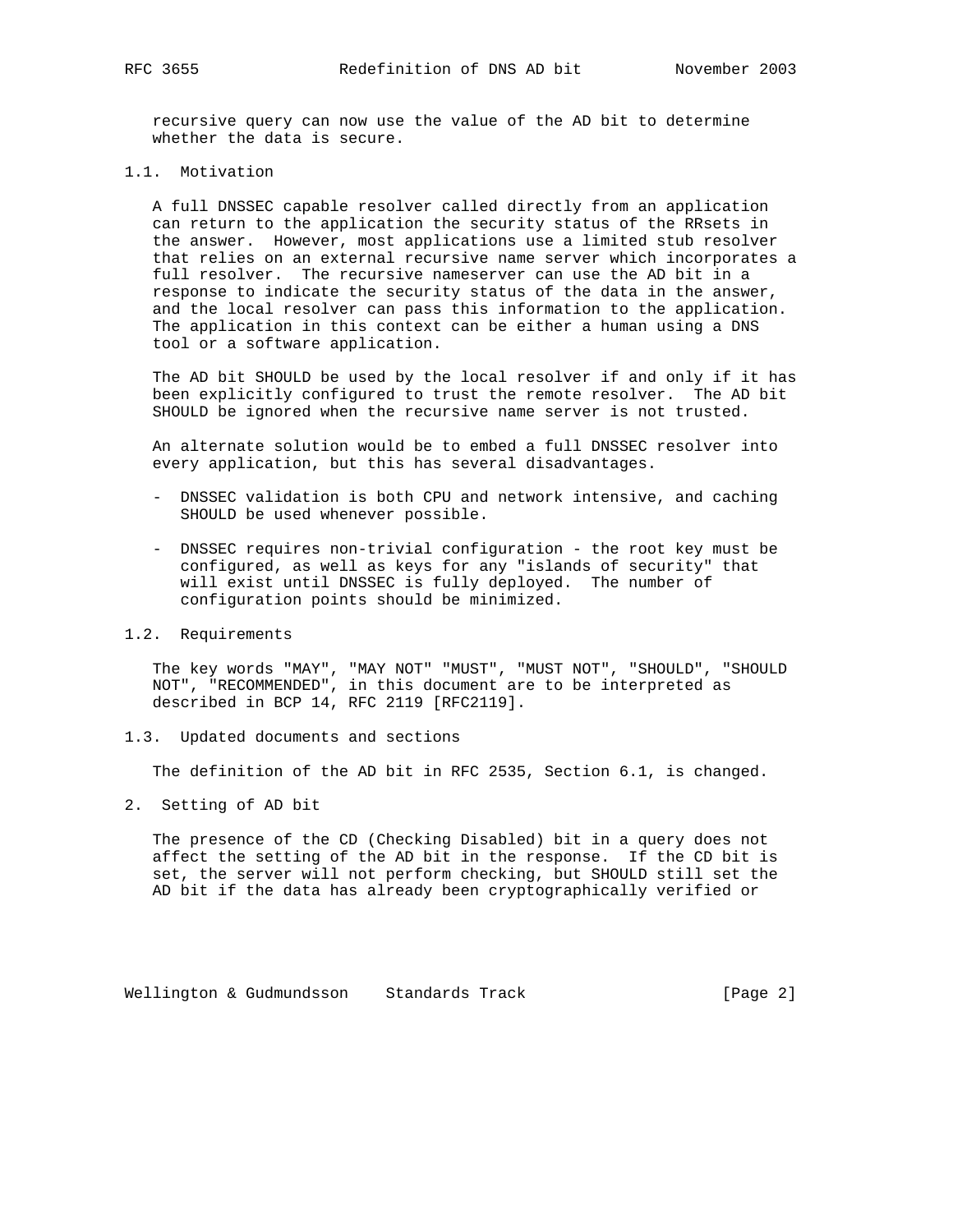complies with local policy. The AD bit MUST only be set if DNSSEC records have been requested via the DO bit [RFC3225] and relevant SIG records are returned.

2.1. Setting of AD bit by recursive servers

Section 6.1 of RFC 2535 says:

 "The AD bit MUST NOT be set on a response unless all of the RRs in the answer and authority sections of the response are either Authenticated or Insecure."

The replacement text reads:

 "The AD bit MUST NOT be set on a response unless all of the RRsets in the answer and authority sections of the response are Authenticated."

 "The AD bit SHOULD be set if and only if all RRs in the answer section and any relevant negative response RRs in the authority section are Authenticated."

 A recursive DNS server following this modified specification will only set the AD bit when it has cryptographically verified the data in the answer.

2.2. Setting of AD bit by authoritative servers

 A primary server for a secure zone MAY have the policy of treating authoritative secure zones as Authenticated. Secondary servers MAY have the same policy, but SHOULD NOT consider zone data Authenticated unless the zone was transferred securely and/or the data was verified. An authoritative server MUST only set the AD bit for authoritative answers from a secure zone if it has been explicitly configured to do so. The default for this behavior SHOULD be off.

 Note that having the AD bit clear on an authoritative answer is normal and expected behavior.

2.2.1. Justification for setting AD bit w/o verifying data

 The setting of the AD bit by authoritative servers affects only the small set of resolvers that are configured to directly query and trust authoritative servers. This only affects servers that function as both recursive and authoritative. Iterative resolvers SHOULD ignore the AD bit.

 The cost of verifying all signatures on load by an authoritative server can be high and increases the delay before it can begin

Wellington & Gudmundsson Standards Track Track [Page 3]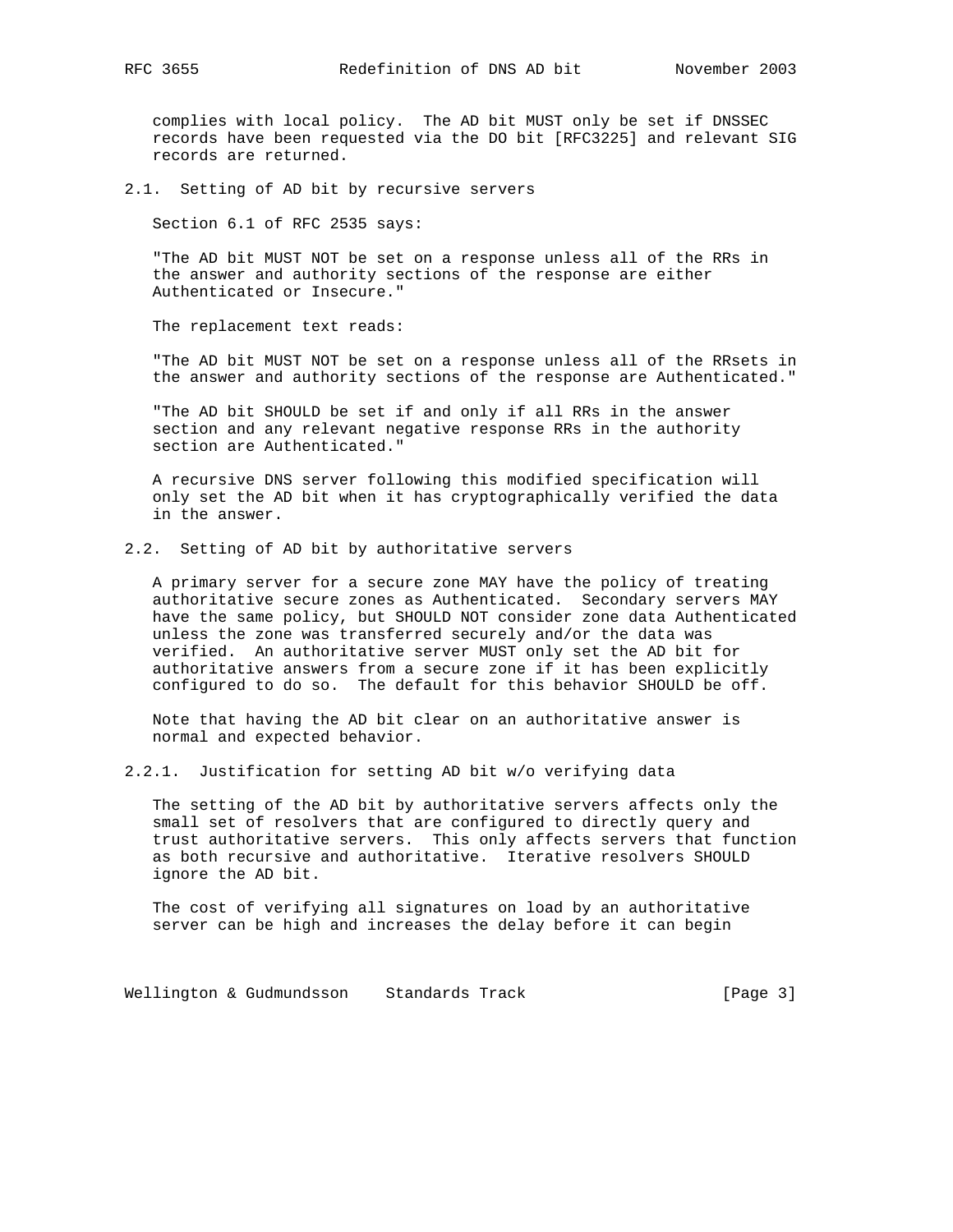answering queries. Verifying signatures at query time is also expensive and could lead to resolvers timing out on many queries after the server reloads zones.

 Organizations requiring that all DNS responses contain cryptographically verified data will need to separate the authoritative name server and signature verification functions, since name servers are not required to validate signatures of data for which they are authoritative.

3. Interpretation of the AD bit

 A response containing data marked Insecure in the answer or authority section MUST never have the AD bit set. In this case, the resolver SHOULD treat the data as Insecure whether or not SIG records are present.

 A resolver MUST NOT blindly trust the AD bit unless it communicates with a recursive nameserver over a secure transport mechanism or using a message authentication such as TSIG [RFC2845] or SIG(0) [RFC2931] and is explicitly configured to trust this recursive name server.

4. Applicability statement

 The AD bit is intended to allow the transmission of the indication that a resolver has verified the DNSSEC signatures accompanying the records in the Answer and Authority section. The AD bit MUST only be trusted when the end consumer of the DNS data has confidence that the intermediary resolver setting the AD bit is trustworthy. This can only be accomplished via an out of band mechanism such as:

- Fiat: An organization that can dictate whether it is OK to trust certain DNS servers.
- Personal: Because of a personal relationship or the reputation of a recursive nameserver operator, a DNS consumer can decide to trust that recursive nameserver.
- Knowledge: If a recursive nameserver operator posts the configured policy of a recursive nameserver, a consumer can decide that recursive nameserver is trustworthy.

 In the absence of one or more of these factors AD bit from a recursive name server SHOULD NOT be trusted. For example, home users frequently depend on their ISP to provide recursive DNS service; it

Wellington & Gudmundsson Standards Track Track [Page 4]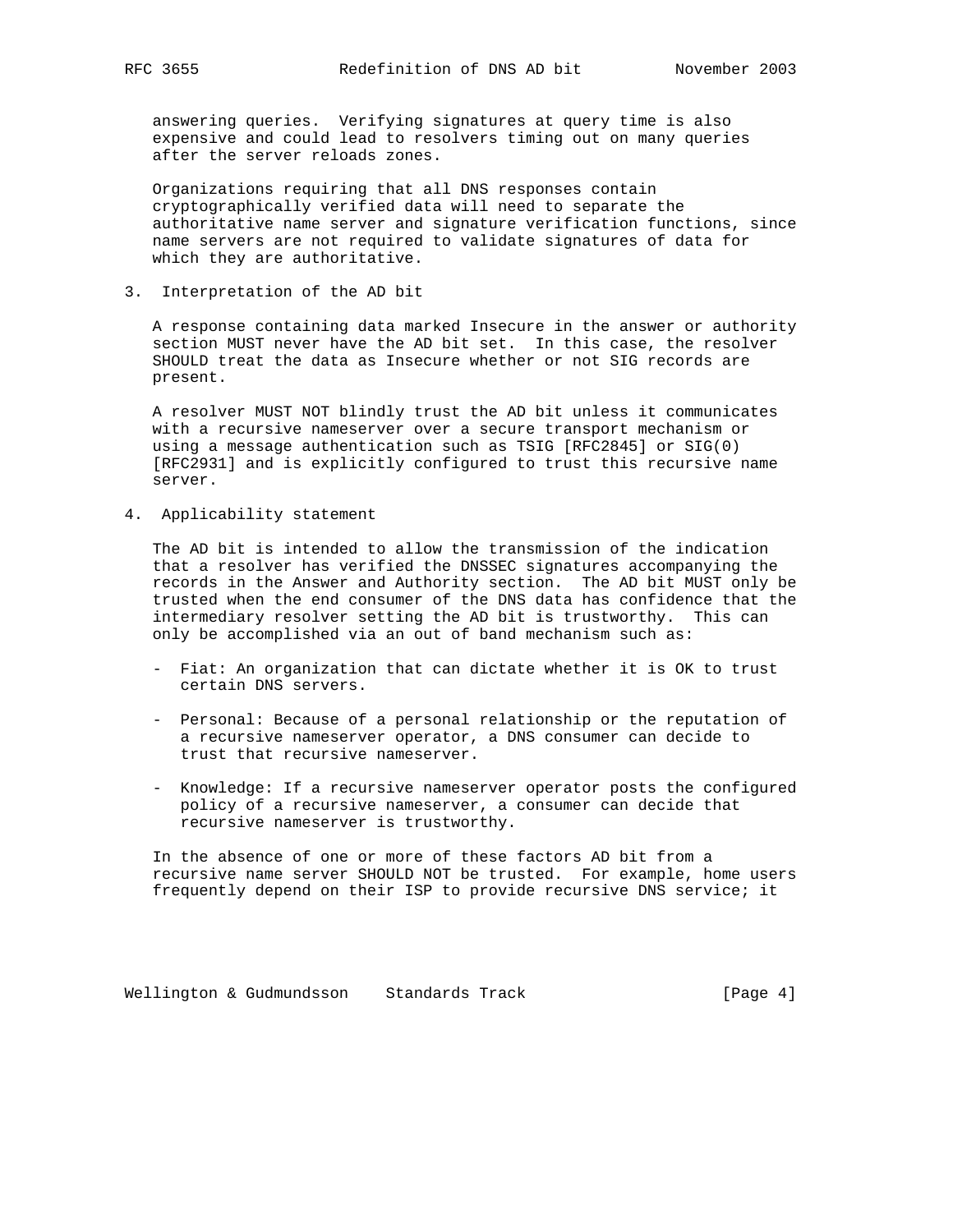is not advisable to trust these recursive nameservers. A roaming/traveling host SHOULD not use recursive DNS servers offered by DHCP when looking up information where security status matters.

 In the latter two cases, the end consumer must also completely trust the path to the trusted recursive name servers, or a secure transport must be employed to protect the traffic.

 When faced with a situation where there are no satisfactory recursive nameservers available, running one locally is RECOMMENDED. This has the advantage that it can be trusted, and the AD bit can still be used to allow applications to use stub resolvers.

5. Security Considerations

 This document redefines a bit in the DNS header. If a resolver trusts the value of the AD bit, it must be sure that the responder is using the updated definition, which is any DNS server/resolver supporting the DO bit [RFC3225].

 Authoritative servers can be explicitly configured to set the AD bit on answers without doing cryptographic checks. This behavior MUST be off by default. The only affected resolvers are those that directly query and trust the authoritative server, and this functionality SHOULD only be used on servers that act both as authoritative and recursive name servers.

 Resolvers (full or stub) that blindly trust the AD bit without knowing the security policy of the server generating the answer can not be considered security aware.

 A resolver MUST NOT blindly trust the AD bit unless it communicates such as IPsec, or using message authentication such as TSIG [RFC2845] or SIG(0) [RFC2931]. In addition, the resolver must have been explicitly configured to trust this recursive name server.

6. IANA Considerations

None.

7. Internationalization Considerations

 None. This document does not change any textual data in any protocol.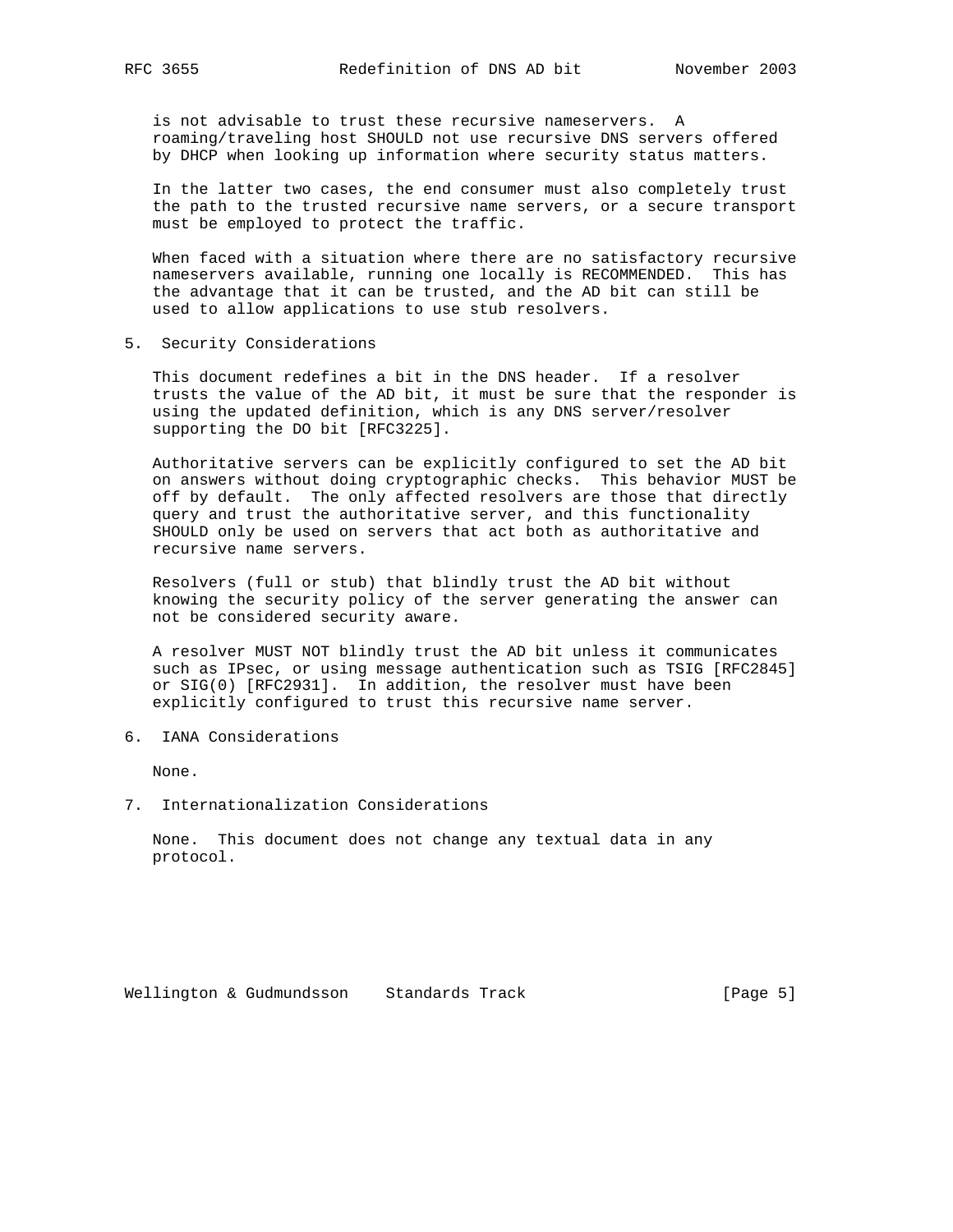# 8. Intellectual Property Rights Notice

 The IETF takes no position regarding the validity or scope of any intellectual property or other rights that might be claimed to pertain to the implementation or use of the technology described in this document or the extent to which any license under such rights might or might not be available; neither does it represent that it has made any effort to identify any such rights. Information on the IETF's procedures with respect to rights in standards-track and standards-related documentation can be found in BCP-11. Copies of claims of rights made available for publication and any assurances of licenses to be made available, or the result of an attempt made to obtain a general license or permission for the use of such proprietary rights by implementors or users of this specification can be obtained from the IETF Secretariat.

 The IETF invites any interested party to bring to its attention any copyrights, patents or patent applications, or other proprietary rights which may cover technology that may be required to practice this standard. Please address the information to the IETF Executive Director.

9. Acknowledgments

 The following people have provided input on this document: Robert Elz, Andreas Gustafsson, Bob Halley, Steven Jacob, Erik Nordmark, Edward Lewis, Jakob Schlyter, Roy Arends, Ted Lindgreen.

- 10. Normative References
	- [RFC1035] Mockapetris, P., "Domain Names Implementation and Specification", STD 13, RFC 1035, November 1987.
	- [RFC2119] Bradner, S., "Key words for use in RFCs to Indicate Requirement Levels", BCP 14, RFC 2119, March 1997.
	- [RFC2535] Eastlake, D., "Domain Name System Security Extensions", RFC 2535, March 1999.
	- [RFC2845] Vixie, P., Gudmundsson, O., Eastlake 3rd, D. and B. Wellington, "Secret Key Transaction Authentication for DNS (TSIG)", RFC 2845, May 2000.
	- [RFC2931] Eastlake, D., "DNS Request and Transaction Signatures (SIG(0))", RFC 2931, September 2000.
	- [RFC3225] Conrad, D., "Indicating Resolver Support of DNSSEC", RFC 3225, December 2001.

Wellington & Gudmundsson Standards Track (Page 6)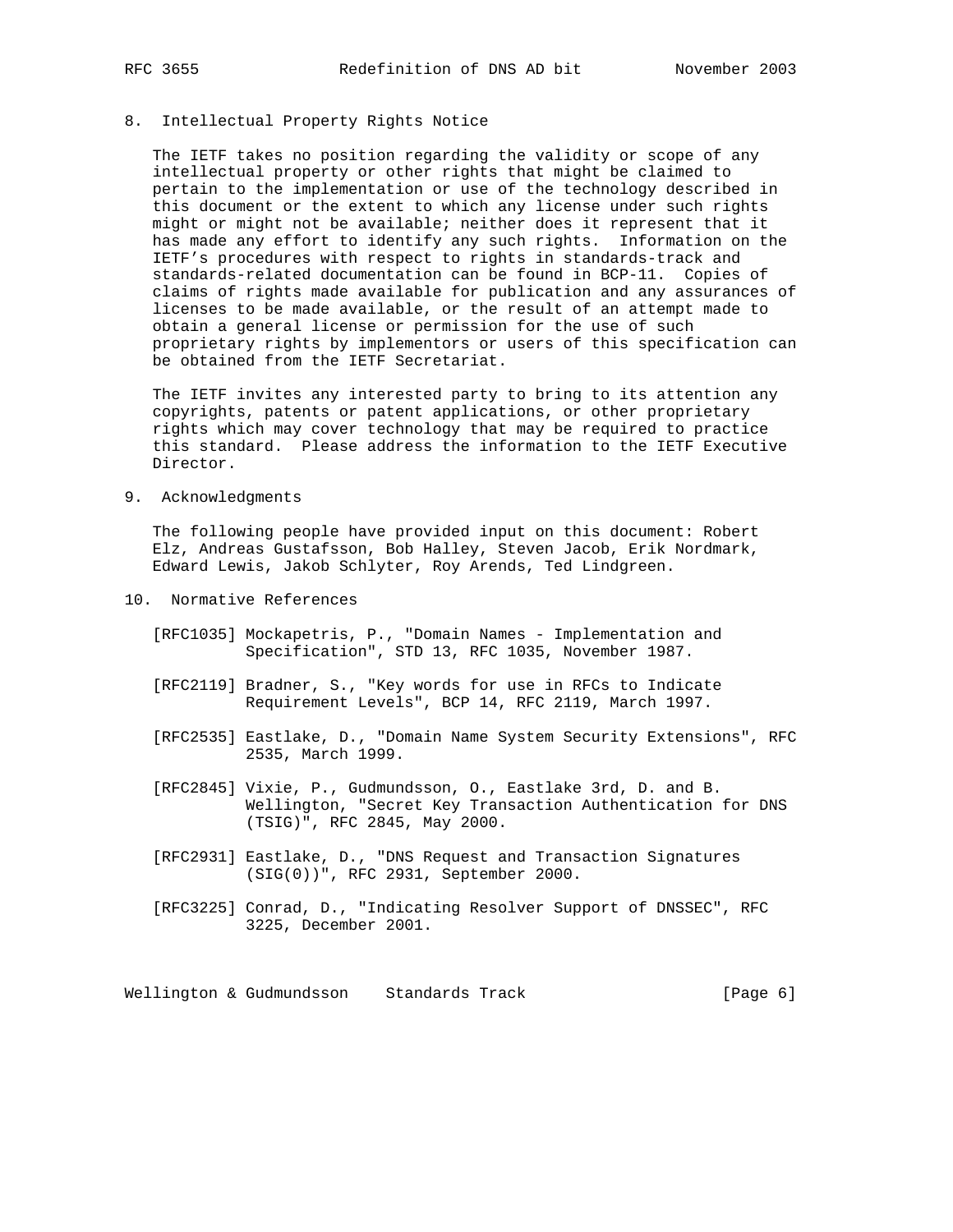11. Authors' Addresses

 Brian Wellington Nominum Inc. 2385 Bay Road Redwood City, CA, 94063 USA

EMail: Brian.Wellington@nominum.com

 Olafur Gudmundsson 3821 Village Park Drive Chevy Chase, MD, 20815 USA

EMail: ogud@ogud.com